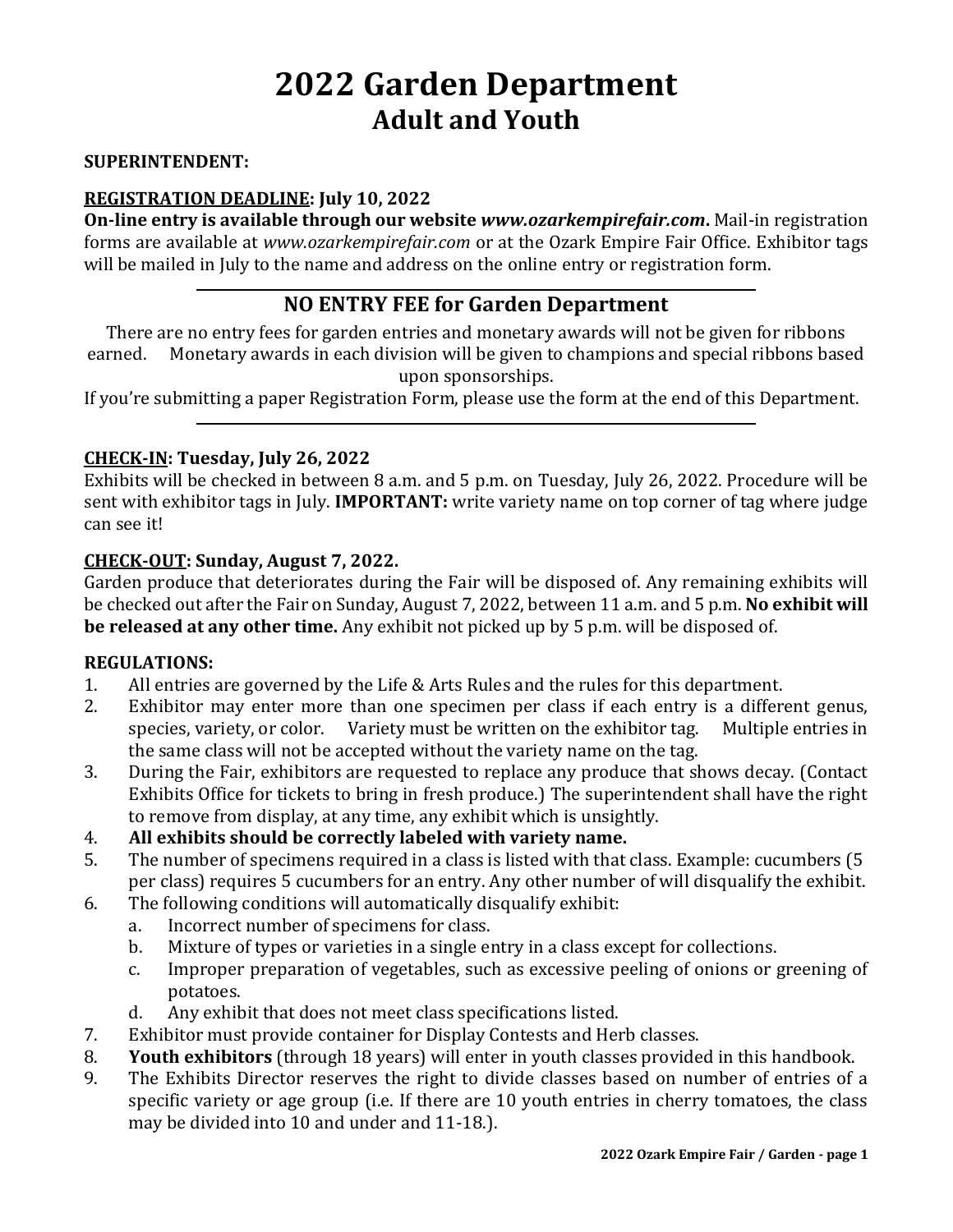- 10. Prize money may be paid to champions in each division in each age group, if sponsored. Other prize money may be awarded to special ribbon recipients if a sponsor has donated specific prize money.
- 11. In order to have this exhibit of as high quality as possible, the right is reserved to reject all unsuitable exhibits, to determine that all rules and regulations have been followed, and that no identification of the exhibitor in any form is displayed during judging.
- 12. Exhibit building will not be open to the public during judging. The exhibitor and the public are prohibited from handling exhibits in any manner or from helping remove exhibits on checkout day.
- 13. **Judging Guidelines:** see Judging Guidelines link.

## **DIVISION 1001 - DISPLAY CONTESTS**

Ribbons Only

#### **"SOUP'S ON!"**

#### **Class 01 – Adult Class 11 – Youth**

Collection of home-grown vegetables for soup. Must include at least five (5) and no more than ten (10) named varieties of vegetables for homemade soup. The numbers of each kind of garden produce are: large item such as a cabbage, 1; medium item such as slicing tomato, 3; small item such as cherry tomatoes, 10. VARIETIES MUST BE NAMED on a 3 X 5 card to be displayed with entry.

Herbs may be included but must be cut and in water. Collection may include vegetables not listed in this department such as turnips. Collection is to be exhibited in a **stew pot or soup pot**. Maximum size is 300 square inches (width x length). Display may be decorated. (Judging will include attractiveness of display.)

#### **"GIFT FROM MY GARDEN"**

#### **Class 02 – Adult Class 12 – Youth**

Collection of vegetables, fruits, and/or melons grown by exhibitor. Collection must include five (5) or more kinds of fruits or vegetables suitable for a gift basket. The numbers of each kind of garden produce are: large item such as a cantaloupe, 1; medium item such as slicing tomato, 3; small item such as cherry tomatoes, 10. **VARIETIES MUST BE NAMED** on a 3 X 5 card to be displayed with entry.

Collection is to be exhibited in a **basket** (any shape but shallow or flat enough that produce is easily seen). Maximum size is 300 square inches (width x length). Display may be decorated. Judging will include attractiveness of display.

#### **"OZARK'S HARVEST"**

#### **Class 03 – Adult Class 13 – Youth**

Collection of fresh vegetables, fruits and/or melons grown by exhibitor AND food products canned or dehydrated by exhibitor from his or her garden.

Collection must include a minimum of six (6) different food products (maximum 10). There must be at least three (3) different varieties of fresh garden vegetables, fruits and/or melons from this department AND three (3) canned or dehydrated products from the Food Preservation Department. Canning and dehydration requirements in the Food Preservation Department will apply. The numbers of each kind of garden produce are: large item such as a cantaloupe, 1; medium item such as slicing tomato, 3; small item such as cherry tomatoes, 10.

Exhibitor's choice of container. Maximum size is 300 square inches (width x length). Display may be decorated.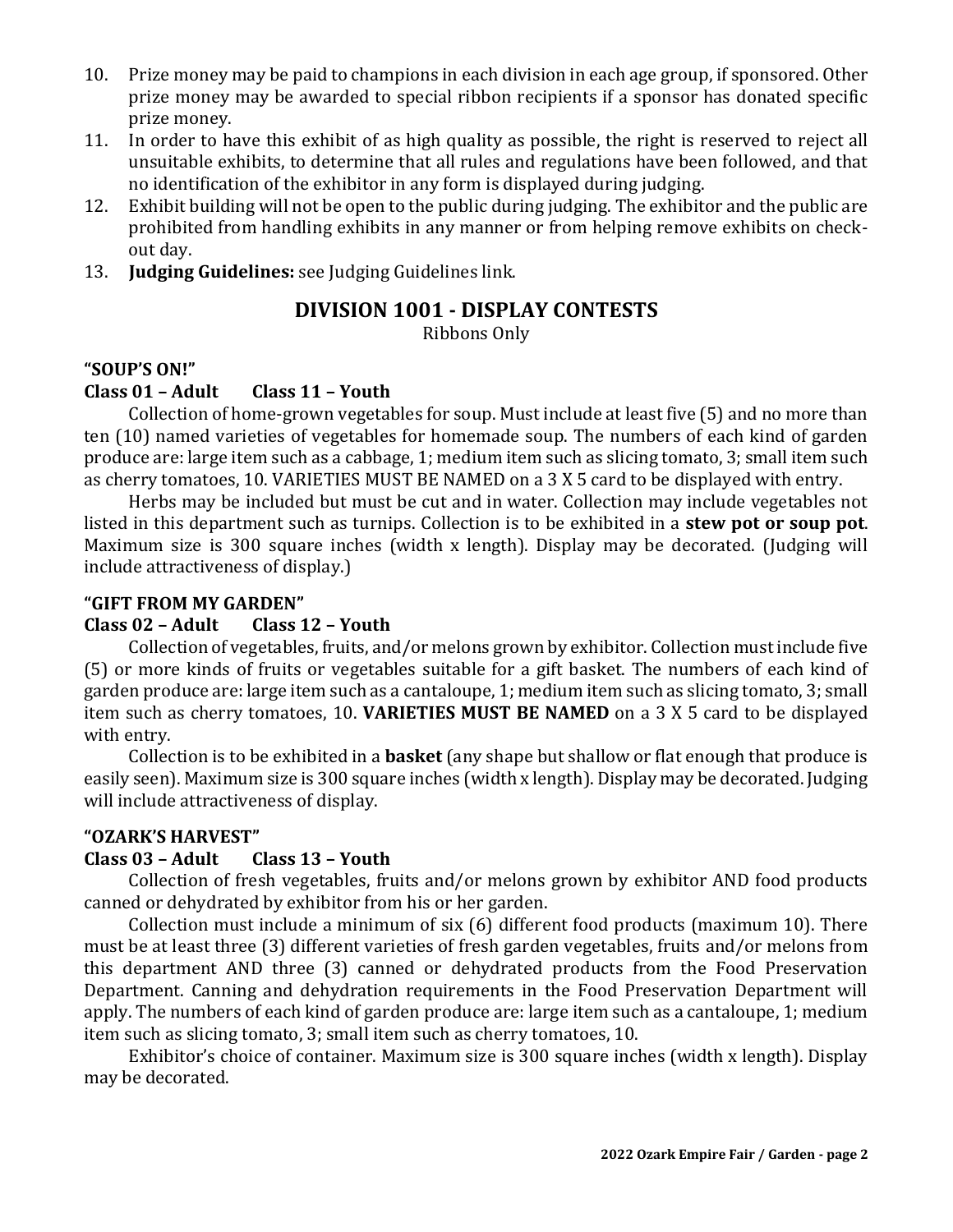#### **"GARDEN ART" Class 04 – Adult Class 14 – Youth**

Collection of vegetables, fruits, and/or melons displayed in, on or around garden tools or farm implements (such as hoes, rakes, old hand plows, watering cans, etc.). Vegetables, fruits and melons must be real and locally grown but do not have to be grown by exhibitor. No maximum or minimum on number or types. Display may include other garden-related items such as corn stalks, grape vines, dried grasses, etc., as well as a minor amount of non-garden items such as ribbon or silk flowers accents. Display must be 75% organic material.

Remember that this will remain on display for the entire Fair, so please select vegetables, fruits and melons that aren't as likely to deteriorate. (Also note that piercing a vegetable to attach it to the display can speed deterioration.) Display will set on a 4' x 4' pallet or table area if garden art is less than 3' x 3'. Maximum size 4' x 4' x 8' floor space (or equivalent). Display must be freestanding or exhibitor must ensure the integrity of the art so that it does not fall during the fair. Any exhibit which becomes unstable may be removed by the superintendent or exhibits staff.

Set up will take place on Tuesday, July 26, on a first come, first serve basis for choice of display area. Set up can begin no earlier than 8:00 a.m. or end no later than 5:00 p.m. Once the display is set up, the exhibitor may not add or subtract from the garden art.

## **DIVISION 1002 – FRUITS AND NUTS**

There will be **2 Champion Ribbons** Awarded in this division.

(One for adult and one for youth)

#### **Additional information:**

- a. **Variety name should be written on top corner of exhibitor tag.**
- b. For best results, harvest fruit when firm ripe, fully colored, sweet but not soft. (Fall apples will judge as unripe fruit.)
- c. Nuts are to be shown in shell and may be last year's crop. Variety should be listed on exhibitor tag or state that tree is wild.

| <b>Classes</b>              | <b>Adult</b> | Youth |  |
|-----------------------------|--------------|-------|--|
| Apples, 5, any variety      | 01           | 07    |  |
| Grapes, 3 bunches           | 02           | 08    |  |
| Pears, peaches, or plums, 5 | 03           | 09    |  |
| Any berry, 10               | 04           | 10    |  |
| Pecans, 10                  | 05           | 11    |  |
| <b>Black Walnuts, 10</b>    | 06           | 12    |  |

## **DIVISION 1003 – HERBS**

There will be **2 Champion Ribbons** Awarded in this division. (One for adult and one for youth)

#### **Additional information:**

#### a. **Variety name should be written on top corner of exhibitor tag.**

- b. Must be fresh herbs, cut, in water. (Exhibitor provides container.)
- c. Additional herb competitions:
	- Garden Department: Herb Collections, Division 1009

Flowers Department: Planter (two or more herbs growing in one container), Division 709, class 3 Food Preservation Department: Dehydrated herbs, Division 901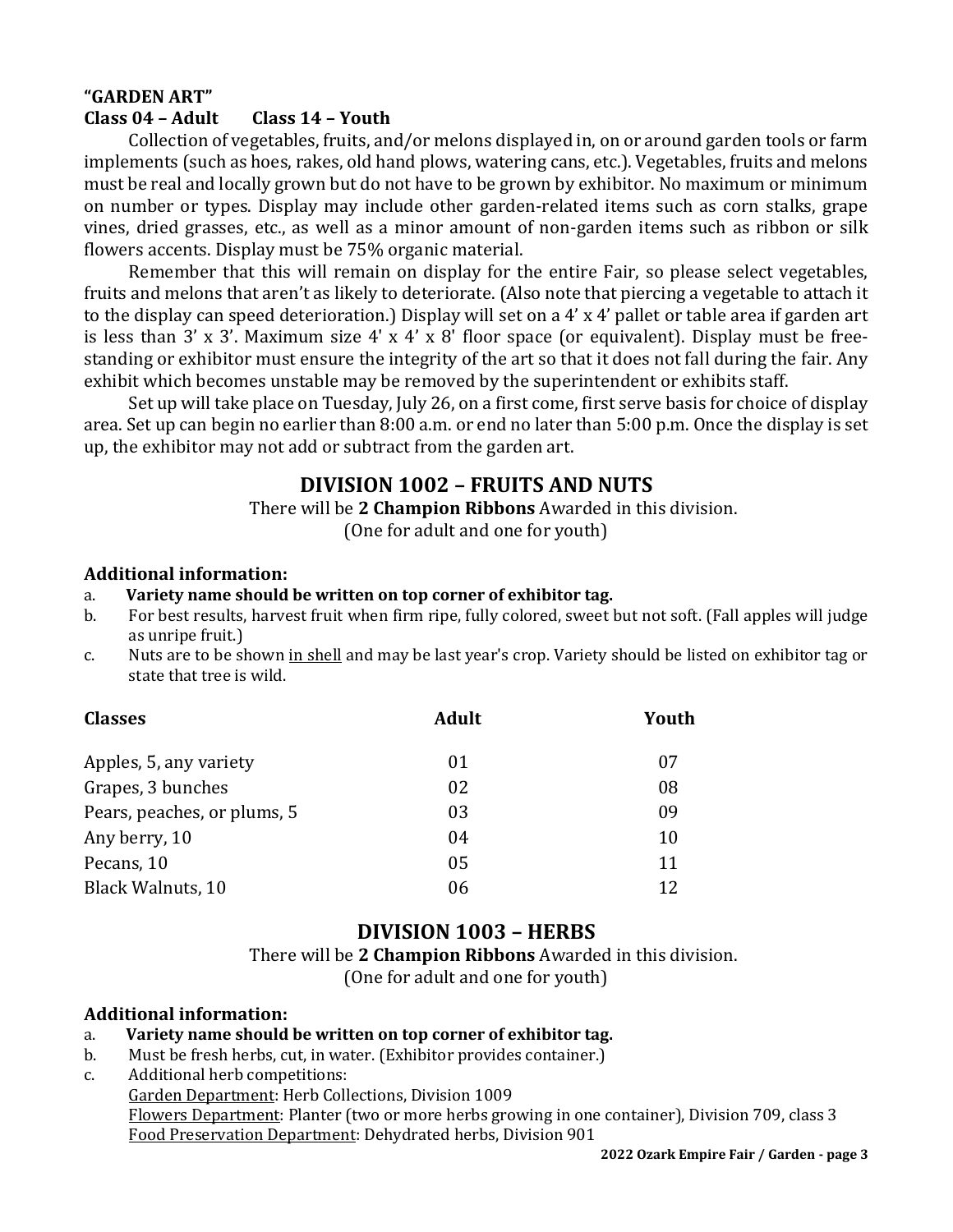| <b>Classes</b>       | <b>Adult</b> | Youth |  |
|----------------------|--------------|-------|--|
| Basil                | 01           | 16    |  |
| Cilantro             | 02           | 17    |  |
| Chives               | 03           | 18    |  |
| Dill                 | 04           | 19    |  |
| Fennel               | 05           | 20    |  |
| Mint, Peppermint     | 06           | 21    |  |
| Mint, Spearmint      | 07           | 22    |  |
| Mint, any other mint | 08           | 23    |  |
| Oregano              | 09           | 24    |  |
| Parsley              | 10           | 25    |  |
| Rosemary             | 11           | 26    |  |
| Sage                 | 12           | 27    |  |
| Stevia               | 13           | 28    |  |
| Thyme                | 14           | 29    |  |
| Any other herb       | 15           |       |  |

## **DIVISION 1004 – PEPPERS**

There will be **2 Champion Ribbons** Awarded in this division.

(One for adult and one for youth)

#### **Additional information:**

a. **Variety name should be written on top corner of exhibitor tag.**

b. Sweet peppers should have exactly five (5) specimens.

c. Hot peppers should have exactly ten (10) specimens.

| <b>Classes</b>         | <b>Adult</b> | Youth |  |
|------------------------|--------------|-------|--|
| Sweet Peppers (5):     |              |       |  |
| Green                  | 01           | 11    |  |
| Red                    | 02           | 12    |  |
| Any other color        | 03           | 13    |  |
| <b>Banana</b>          | 04           | 14    |  |
| Any other sweet pepper | 05           | 15    |  |
| Hot Peppers (10):      |              |       |  |
| Jalapeno               | 06           | 16    |  |
| Habanero               | 07           | 17    |  |
| Long variety           | 08           | 18    |  |
| Globe variety          | 09           | 19    |  |
| Any other hot pepper   | 10           | 20    |  |
|                        |              |       |  |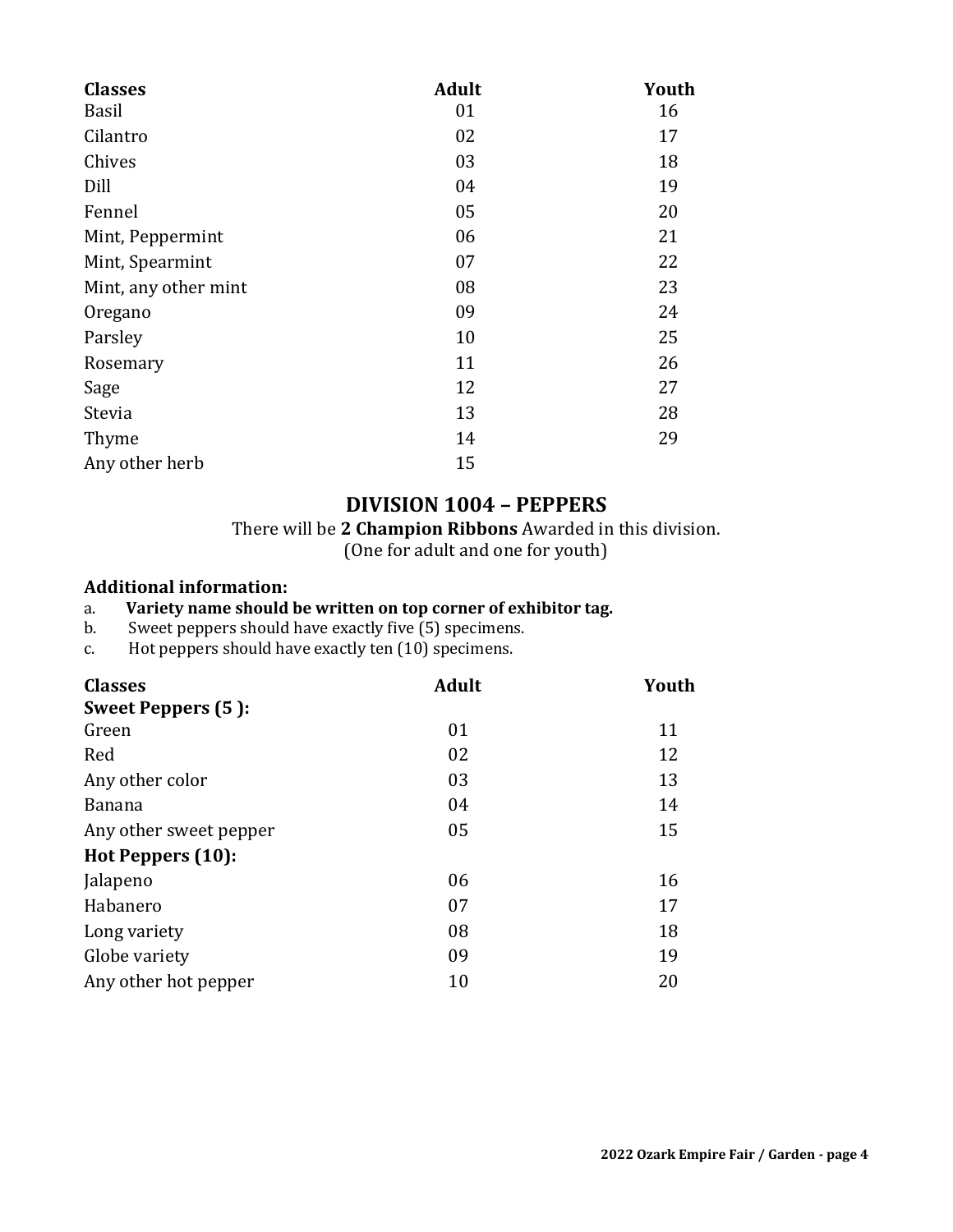## **DIVISION 1005 – SQUASH**

There will be **2 Champion Ribbons** Awarded in this division.

(One for adult and one for youth)

#### **Additional information:**

#### a. **Variety name should be written on top corner of exhibitor tag.**

b. Squash should have exactly three (3) specimens.

| <b>Classes</b>          | <b>Adult</b> | Youth |
|-------------------------|--------------|-------|
| <b>Yellow Summer</b>    | 01           | 09    |
| Scalloped, patty pan    | 02           | 10    |
| Sunburst                | 03           | 11    |
| Zucchini, under 12"     | 04           | 12    |
| Zucchini, over 12"      | 05           | 13    |
| Any other summer squash | 06           | 14    |
| Acorn                   | 07           | 15    |
| Any other winter squash | 08           | 16    |

## **DIVISION 1006 – TOMATOES**

There will be **2 Champion Ribbons** Awarded in this division.

(One for adult and one for youth)

#### **Additional information:**

#### a. **Variety name should be written on top corner of exhibitor tag.**

- b. Large tomato varieties should have exactly five (5) specimens. Red slicing tomatoes should be placed in classes for variety designed to weigh ½ pound or less and designed to weigh more than ½ pound.
- c. Small tomato varieties should have exactly ten (10) specimens. Cherry tomatoes should be 1-1½" in diameter.

| <b>Classes</b>               | <b>Adult</b> | Youth |  |
|------------------------------|--------------|-------|--|
| Large Tomatoes (3):          |              |       |  |
| Red Slicing, 1/2 lb or less  | 01           | 10    |  |
| Red Slicing, 1/2 lb or more  | 02           | 11    |  |
| Other color slicing tomatoes | 03           | 12    |  |
| Italian                      | 04           | 13    |  |
| <b>Small Tomatoes (10):</b>  |              |       |  |
| Small Red pear               | 05           | 14    |  |
| Small Yellow pear            | 06           | 15    |  |
| Red Cherry                   | 07           | 16    |  |
| Other color cherry tomatoes  | 08           | 17    |  |
| Roma                         | 09           | 18    |  |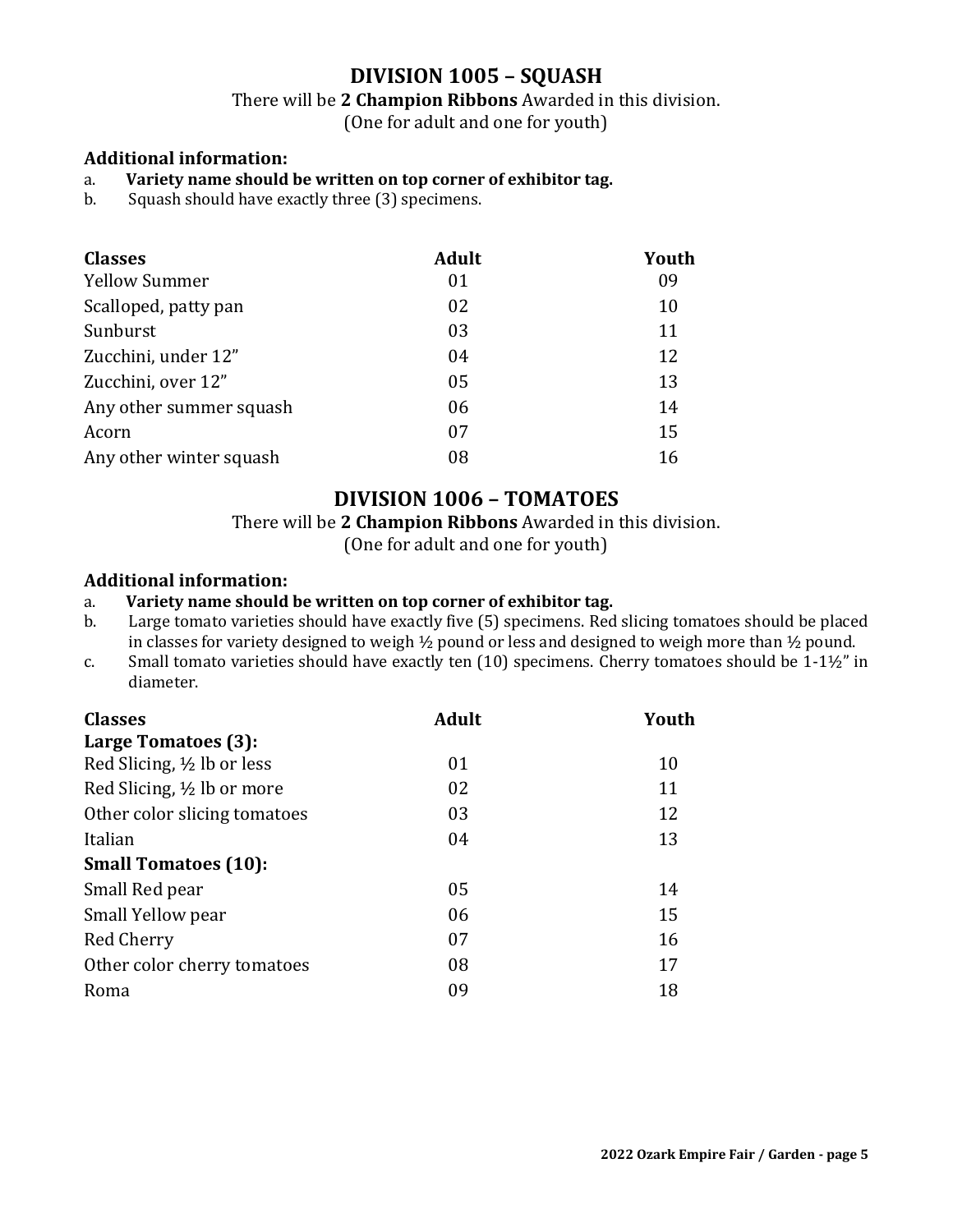## **DIVISION 1007 – ROOT CROPS**

There will be **2 Champion Ribbons** Awarded in this division.

(One for adult and one for youth)

#### **Additional information:**

#### a. **Variety name should be written on top corner of exhibitor tag.**

b. All varieties should have five (5) specimens.

| <b>Classes</b>                  | <b>Adult</b> | Youth |
|---------------------------------|--------------|-------|
| Beets, 5 with 3" tops           | 01           | 11    |
| Carrots, 5 with 3" tops         | 02           | 12    |
| Onions, white, 5                | 03           | 13    |
| Onions, red, 5                  | 04           | 14    |
| Onions, yellow, 5               | 05           | 15    |
| Potatoes, 5 white named variety | 06           | 16    |
| Potatoes, 5 red named variety   | 07           | 17    |
| Potatoes, 5 any other color     | 08           | 18    |
| Sweet Potatoes, 5               | 09           | 19    |
| Any other root crop, 5          | 10           | 20    |

### **DIVISION 1008 – OTHER GARDEN PRODUCE**

There will be **2 Champion Ribbons** Awarded in this division.

(One for adult and one for youth)

#### **Additional information:**

#### a. **Variety name should be written on top corner of exhibitor tag.**

- b. Number of required specimens is listed following the class name (i.e. Eggplant, 3)
- c. The exhibits director reserves the right to split a class when several items of the same variety are entered in a single class.

| <b>Classes</b>                        | <b>Adult</b> | Youth |
|---------------------------------------|--------------|-------|
| Beans, pole, 15                       | 01           | 19    |
| Beans, bush, 15                       | 02           | 20    |
| Beans, any other, 15                  | 03           | 21    |
| Cabbage, 1                            | 04           | 22    |
| Cucumber, slicing (under 10"), 5      | 05           | 23    |
| Cucumber, Burpless, 5                 | 06           | 24    |
| Cucumber, pickling, 5                 | 07           | 25    |
| Cucumbers, novelty variety, 5         | 08           | 26    |
| Eggplant, 3                           | 09           | 27    |
| Garlic, dry (may be last year's Crop) | 10           | 28    |
| $1"$ top, 3                           |              |       |
| Corn, with husks, 5                   | 11           | 29    |
| Okra, 12 pods                         | 12           | 30    |
| Rhubarb, 3 stalks with 1" leaf        | 13           | 31    |
| Cantaloupe, 2                         | 14           | 32    |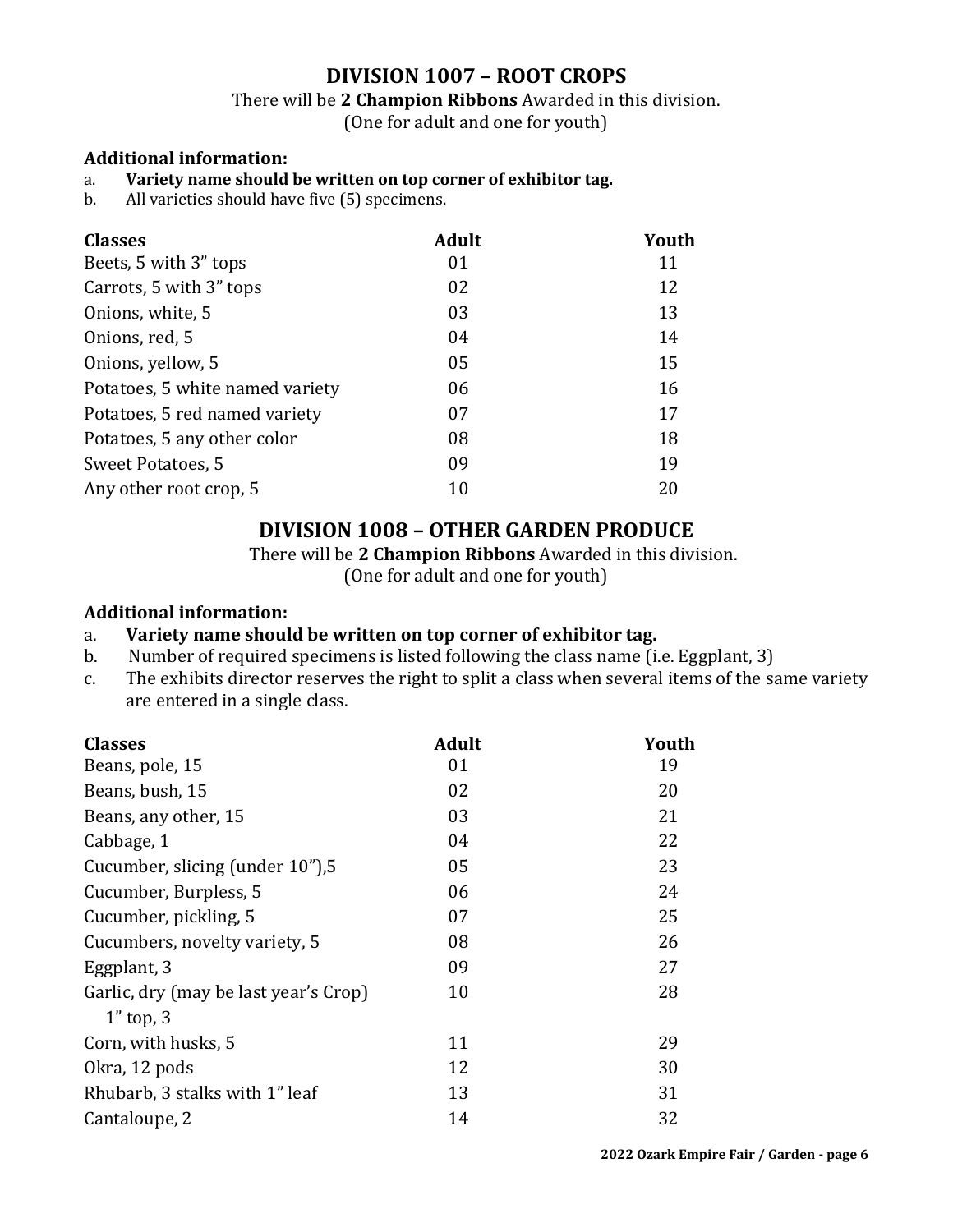| Watermelon, 1                 | 15 | 33 |
|-------------------------------|----|----|
| Pumpkin, miniature, 3         | 16 | 34 |
| Pumpkin, other, 1             | 17 | 35 |
| Any other produce not listed  | 18 | 36 |
| in this or any other division |    |    |

## **DIVISION 1009 – COLLECTIONS**

#### There will be **2 Champion Ribbons** Awarded in this division. (One for adult and one for youth)

#### **Additional information:**

- a. Varieties must be named on a 3 X 5 card to be displayed with entry.
- b. Collections of peppers, tomatoes, and gourds may be displayed plate or container of exhibitor's choice provided that all specimens are given equal exposure to viewing, flat plates or trays are preferred.
- c. Collections of herbs must be fresh herbs, cut, in water. (Exhibitor provides containers.)
- d. Vegetable collections: See Garden Department: Division 1001, Display Contests

| <b>Classes</b>                                         | <b>Adult</b> | Youth |
|--------------------------------------------------------|--------------|-------|
| Sweet peppers: 4 named varieties, 2 each               | 01           | 10    |
| Hot peppers: 4 named varieties, 5 each                 | 02           | 11    |
| Mixed peppers: 2 named varieties of sweet, 2 each      | 03           | 12    |
| 2 named varieties of hot, 5 each                       |              |       |
| Slicing tomatoes: 4 named varieties, 2 each            | 04           | 13    |
| Cherry, pear, and/or plum tomatoes:                    | 05           | 14    |
| 4 named varieties, 5 each                              |              |       |
| Garlic braid: 8 or more dried bulbs together           | 06           | 15    |
| Onion braid: 5 or more dried bulbs together            | 07           | 16    |
| Gourds, ornamental: 5 or more varieties                | 08           | 17    |
| 09<br>Collection of herbs: cut specimens only,         |              |       |
| at least 5 varieties but not more than                 |              |       |
| 15 varieties, in separate and labeled containers       |              |       |
| of water and attached to or contained in a base        |              |       |
| which is no more than 12" front to back and            |              |       |
| 20" long. (Base and containers provided by exhibitor). |              |       |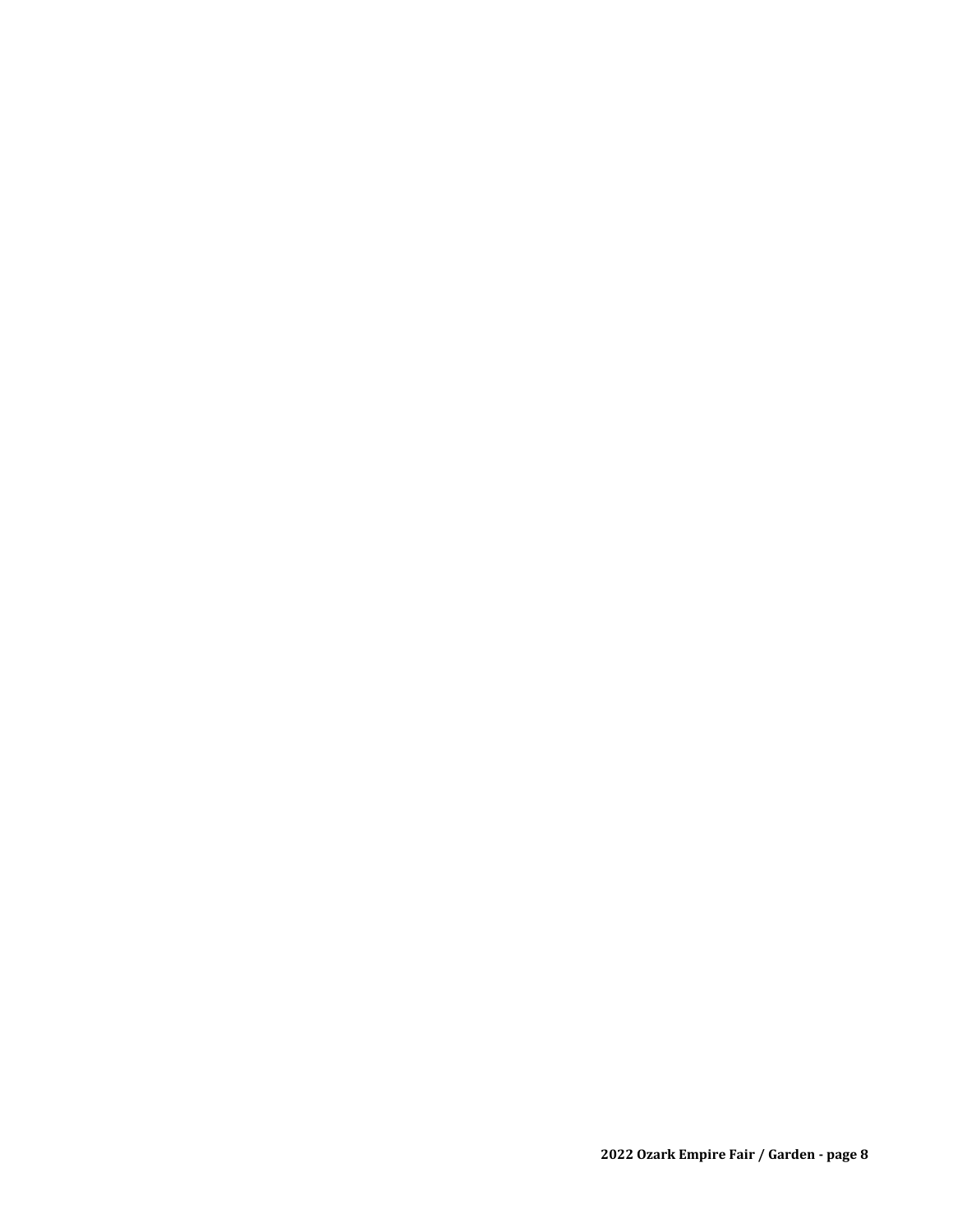## **Ozark Empire Fair**

3001 N Grant Springfield, MO 65803 417-833-2660 ext 248

# **GARDEN 2022 Registration Form** Life & Arts Exhibits

**— One exhibitor per form, please. —**

| __ Please check here if new address                                                                             | (Please print in INK or type) |
|-----------------------------------------------------------------------------------------------------------------|-------------------------------|
| __ Check here if new exhibitor (have not exhibited in the past 3 years)                                         |                               |
|                                                                                                                 |                               |
|                                                                                                                 |                               |
| $City$ $\Box$                                                                                                   |                               |
|                                                                                                                 |                               |
|                                                                                                                 |                               |
| I have read the Exhibitor Handbook, available at www.ozarkempirefair.com, and agree to abide by those rules and |                               |

**classifications. I hereby release the Ozark Empire Fair from any liabilities for loss, damages or injury to persons, exhibits or any other property while said property is on the Fairgrounds.**

**Exhibitor's Signature:** 

## **NO ENTRY FEE FOR ADULT AND YOUTH GARDEN EXHIBITORS**

since prize money will only be paid to champions and sponsors' choices.

|                                                               | <b>TICKETS:</b> SAVE!! Life & Arts Exhibitors may purchase discount advance tickets. |  |  |
|---------------------------------------------------------------|--------------------------------------------------------------------------------------|--|--|
|                                                               |                                                                                      |  |  |
| (Adults - \$10 regular admission)                             |                                                                                      |  |  |
|                                                               |                                                                                      |  |  |
| $\mathbf{\$}$<br>the control of the control of the control of | (Youth 6-12 – \$5 regular admission. Kids under 6 years: FREE)                       |  |  |
|                                                               | $\text{TOTAL} = $$                                                                   |  |  |
|                                                               | (Tickets are available for pick-up on entry day)                                     |  |  |
|                                                               |                                                                                      |  |  |
| Office Use Only                                               | Payment method: Check ___(#)_____ Visa_________ MC _____ Discover ______ Cash        |  |  |
| Exh No.                                                       |                                                                                      |  |  |
| Posted by __________                                          |                                                                                      |  |  |
|                                                               |                                                                                      |  |  |
|                                                               | Amount to be charged to card \$                                                      |  |  |
| Group Date:                                                   | I agree to pay the total amount according to card issuer agreement.                  |  |  |
|                                                               | Authorized signature:                                                                |  |  |
|                                                               | (Must be signed to process credit card payment.)                                     |  |  |
|                                                               |                                                                                      |  |  |

**— One person per form, please —**

*Form may be photocopied*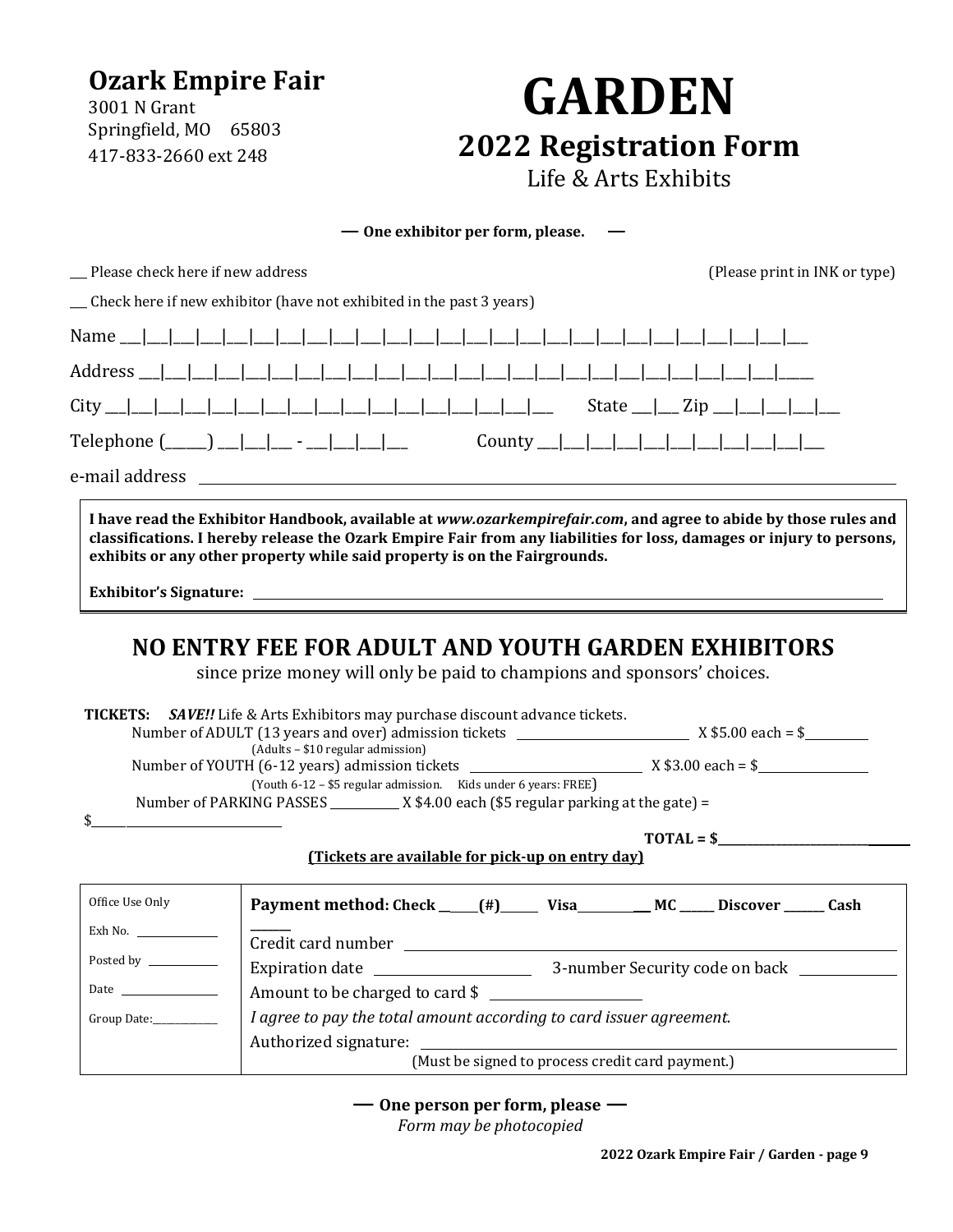|                  | Department | <b>Division</b><br><b>Number</b> | <b>Class</b><br><b>Number</b> | <b>Title of Class</b><br>(Exact Wording of Exhibitor Handbook) |
|------------------|------------|----------------------------------|-------------------------------|----------------------------------------------------------------|
| SAMPLE           | Garden     | 1004                             | $\mathbf{2}$                  | Adult<br>Peppers, Red<br>SAMPLE                                |
|                  | Garden     | 1006                             | $\sqrt{7}$                    | Adult<br>Tomatoes, Red Cherry<br>SAMPLE                        |
| $\mathbf 1$      |            |                                  |                               |                                                                |
| $\sqrt{2}$       |            |                                  |                               |                                                                |
| $\sqrt{3}$       |            |                                  |                               |                                                                |
| $\boldsymbol{4}$ |            |                                  |                               |                                                                |
| $\sqrt{5}$       |            |                                  |                               |                                                                |
| $\boldsymbol{6}$ |            |                                  |                               |                                                                |
| $\sqrt{7}$       |            |                                  |                               |                                                                |
| $\, 8$           |            |                                  |                               |                                                                |
| $\mathsf 9$      |            |                                  |                               |                                                                |
| $10\,$           |            |                                  |                               |                                                                |
| $11\,$           |            |                                  |                               |                                                                |
| $12\,$           |            |                                  |                               |                                                                |
| 13               |            |                                  |                               |                                                                |
| 14               |            |                                  |                               |                                                                |
| $15\,$           |            |                                  |                               |                                                                |
| 16               |            |                                  |                               |                                                                |
| $17\,$           |            |                                  |                               |                                                                |
| 18               |            |                                  |                               |                                                                |
| 19               |            |                                  |                               |                                                                |
| $20\,$           |            |                                  |                               |                                                                |
| 21               |            |                                  |                               |                                                                |
| $22\,$           |            |                                  |                               |                                                                |
| 23               |            |                                  |                               |                                                                |
| 24               |            |                                  |                               |                                                                |
| 25               |            |                                  |                               |                                                                |
| $26\,$           |            |                                  |                               |                                                                |
| $27\,$           |            |                                  |                               |                                                                |